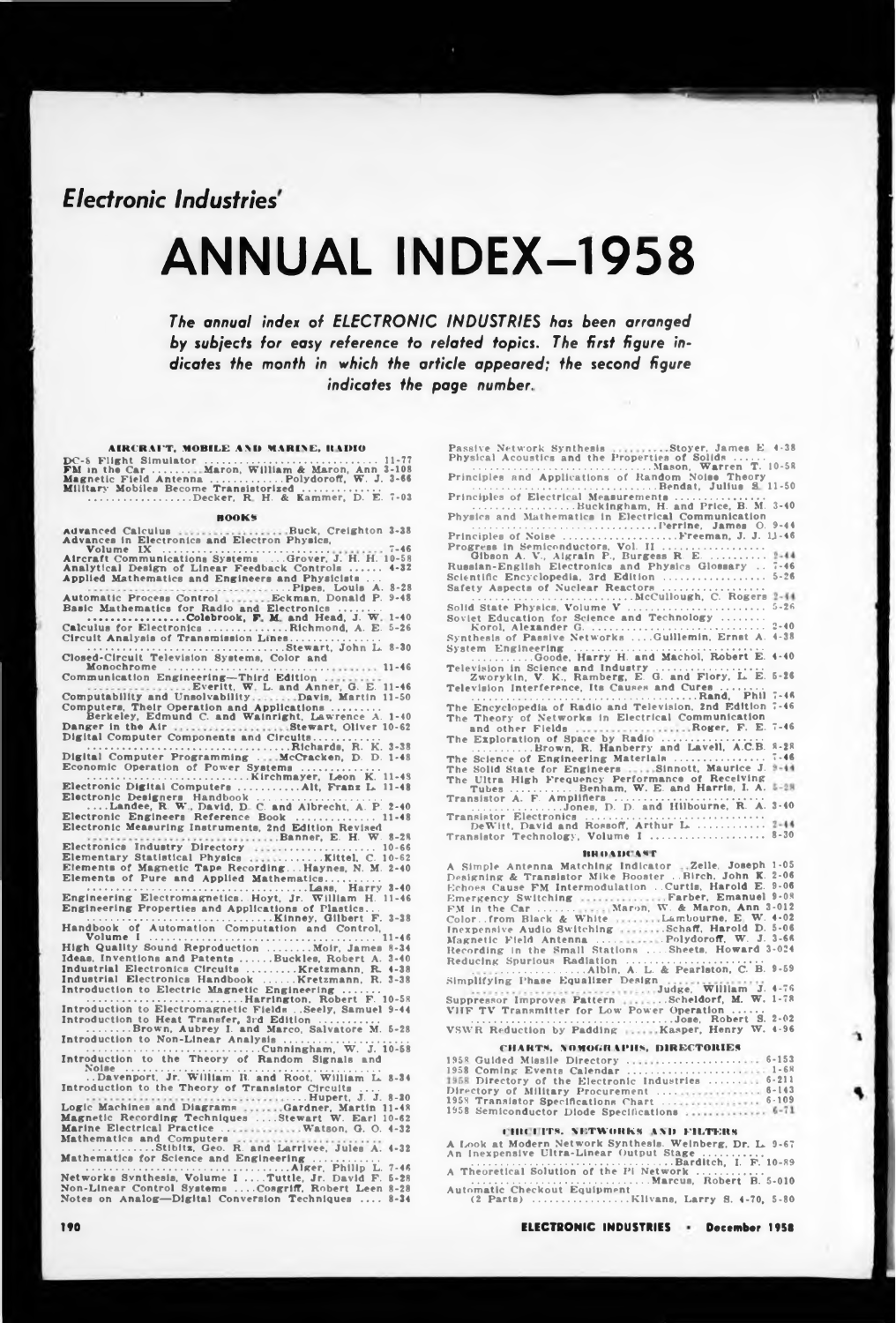*Electronic Industries*

# ANNUAL INDEX-1958

*The annual index of ELECTRONIC INDUSTRIES has been arranged by subjects for easy reference to related topics. The first figure indicates fhe month in which the article appeared; the second figure indicate\* the page number.*

# **AIRCRAFT. MOBILE AND MARINE. It MHO**

DC-8 Flight Simulator ................................................................... 11-77 FM in the Car.............. Maron, William & Maron, Ann 3-108 Magnetic Field Antenna .............................Polydoroff, W. J. 3-66 Military Mobiles Become Transistorized .............................. .........................................Decker, **R** H. & Kammer, D. E. 7-03

### **HOOK\***

Advanced Calculus Advances in Electronics and Electron Physics, Volume IX ........................................................ Buck, Creighton 3-38 7-46 Aircraft Communications Systems . . . .Grover, J. H. H. 10-58 Analytical Design of Linear Feedback Controls ............ Applied Mathematics and Engineers and Physicists . . . 4-32 Automatic Process Control ....Pipes, Louis A. Eckman, Donald P. 8-28 9-48 Basic Mathematics for Radio and Electronics ................ ............................Colebrook, F M and Head, J. W 1-40 Calculus for Electronics..............................Richmond, A. E. 5-26 Circuit Analysis of Transmission Lines................................... ............................................................................Stewart, John L. 8-30 Closed-Circuit Television Systems. Color and Monochrome ..................................................... Communication Engineering—Third Edition . **11-46** Computability and Unsolvability Everitt, W L. and Anner, G. E. 11-46 Davis, Martin 11-50 Computers, Their Operation and Applications ..........<br>Berkeley, Edmund C. and Wainright, Lawrence A. 1-40<br>Danger in the Air sessions sessions Stewart, Oliver 10-62 Digital Computer Components and Circuits.......................... .....................................................................Richards, R. K. 3-38 Digital Computer Programming . McCracken, D. D. 1-48 Economic Operation of Power Systems .............................. ................................................................Kirchmayer, I^eon K. 11-48 Electronic Digital Computers........................Alt, Franz L. 11-48 Electronic Designers Handbook ................................................ ....Landee, R. W. David. D C. and Albrecht, A. P. 2-40 Electronic Engineers Reference Book .............................. 11-48 Electronic Measuring Instruments, 2nd Edition Revised Electronics Industry Directory Elementary Statistical Physics Electronics Industry Directory<br>
Electronics Industry Directory<br>
Elementary Statistical Physics<br>
Elements of Magnetic Tape Recording...Haynes, N. M. 2-40<br>
Elements of Pure and Applied Mathematics.............<br>
Engineering E Volume I .............................................................................. High Quality Sound Reproduction ................Moir, James Ideas, Inventions and Patents............Buckles, Robert A. Industrial Electronics Circuits ..................Kretzmann, R, Industrial Electronics Handbook ........... Kretzmann, R. 11-46 <sup>i</sup> 8-34 . 3-40 4-38 . 3-38 Introduction to Electric Magnetic Engineering .............. ....................................................Harrington, Robert F. 10-58 Introduction to Electromagnetic Fields . .Seely, Samuel 9-44 Introduction to Heat Transfer, 3rd Edition ....................... .................Brown, Aubrey I. and Marco, Salvatore M. 5-28 Introduction to Non-Linear Analysis ................................................ ......................................................... Cunningham, W. J. 10-58 Introduction to the Theory of Random Signals and Noise .......................................................................................... ..Davenport, Jr William II. and Root. William L 8-34 Introduction to the Theory of Transistor Circuits .... Logic Machines and Diagrams<br>
Logic Machines and Diagrams<br>
Magnetic Recording Techniques ....Stewart W. Earl 10-62<br>
Magnetic Recording Techniques ....Stewart W. Earl 10-62<br>
Mathematics and Computers<br>
Watson, G. O. 4-32<br>
Mat Mathematics for Science and Engineering (1998) A. 4-32<br>
Mathematics for Science and Engineering (1998), 1998<br>
Networks Synthesis, Volume I ....Tuttle, Jr. David F. 5-28<br>
Non-Linear Control Systems ....Congriff, Robert Leen 4-32 7-46 5-28 8-28 8-34

**190 ELECTRONIC INDUSTRIES December 1958**

Passive Network Synthesis .........Stoyer, James E 4-38<br>Physical Acoustics and the Properties of Solids ......<br>Principles and Applications of Random Noise Theory... Europes Accommunications of Random Noise Theory<br>Principles and Applications of Random Noise Theory<br>Bendat, Julius S 11-50 Principles of Electrical Measurements................................... ..............................Buckingham, H. and Price, B. M. 3-40 Physics and Mathematics in Electrical Communication ......................................... ....................Perrine, James O. 9-4 <sup>4</sup> Principles of Noise .............................................Freeman, J. J. 1J-46 Progress in Semiconductors, Vol. II ....................................... Gibson A. V., Algrain P., Burgess R. E.<br>Russian-English Electronics and Physics Glossary<br>Selentific Encyclopedia, 3rd Edition<br>Safety Aspects of Nuclear Reactors<br>Safety Aspects of Nuclear Reactors<br>Novice Education for Scien ..............Goode, Harry H. and Machol, Robert E. 4-40 Television in Science and industry ......................................... Zworykin, V. K., Ramberg, E. G. and Flory, L. E. Television Interference, Its Causes and Cures ................ ....................................................................................... Rand. Phil The Encyclopedia of Radio and Television, 2nd Edition The Theory of Networks in Electrical Communication<br>and other Fields Roger, F. E. 7-46 7-46 5-26 5-26 2-40 4-38 5-26 7-46 7-46 The The The The Solid State for Engineers Sinnott. Maurice J. Ultra High Frequency Performance *ot* Receiving Tubes ...........................Benham, W. E. and Harris, I. A. Transistor A. F. Amplifiers .......................................................... ...................................Jones, D. D. and Hllbourne, R. A. 3-40 Exploration of Space by Radio ....................................... .......................Brown, R. Hanberry and Lavell, A.C.B. Science of Engineering Materials .................................. 8-28 7-46 Transistor Electronics ..................................................................... DeWitt. David and Rossoff, Arthur L ......................... Transistor Technology, Volume I ............................................ 8-30

# **IIKOMH**

| <b>BUILD A LIGHT AT L</b>                                           |
|---------------------------------------------------------------------|
| A Simple Antenna Matching Indicator  Zelle, Joseph 1-05             |
| Designing & Transistor Mike Booster  Birch, John K. 2-06            |
| Echoes Cause FM Intermodulation  Curtls, Harold E. 9-06             |
| Emergency Switching Farber, Emanuel 9-08                            |
| FM in the Car  Maron, W. & Maron, Ann 3-012                         |
| Colorfrom Black & White Lambourne, E. W. 4-02                       |
| Inexpensive Audio Switching Schaff, Harold D. 5-06                  |
| Magnetic Field Antenna Polydoroff, W. J. 3-66                       |
| Recording in the Small Stations  Sheets, Howard 3-024               |
| Reducing Spurious Radiation                                         |
| Simplifying Phase Equalizer Design<br>Judge, William J. 4-76        |
| Suppressor Improves Pattern Scheldorf, M. W. 1-78                   |
| VIIF TV Transmitter for Low Power Operation<br>Jose, Robert S. 2-02 |
| VSWR Reduction by Padding  Kasper, Henry W. 4-96                    |

## **CHARTS. NOHOGRM'HS. DIRECTORIES**

| 1958 Guided Missile Directory  6-153               |  |
|----------------------------------------------------|--|
|                                                    |  |
| 1958 Directory of the Electronic Industries  6-211 |  |
|                                                    |  |
| 1958 Translator Specifications Chart  6-109        |  |
| 1958 Semiconductor Diode Specifications  6-71      |  |

## **<sup>I</sup> lilt <sup>I</sup> ITS. NETWORKS t\ll FILTERS**

A Look at Modern Network Synthesis. Weinberg, Dr. L. An Inexpensive Ultra-Linear Output Stage ....................... 9-67 ......................................................................Barditch, I. F. 10-89 A Theoretical Solution of the Pi Network .......................... ............................................................ Marcus, Robert B. 5-010 Automatic Checkout Equipment (2 Parts) .............................Klivans, Larry S. 4-70, 5-80

È.